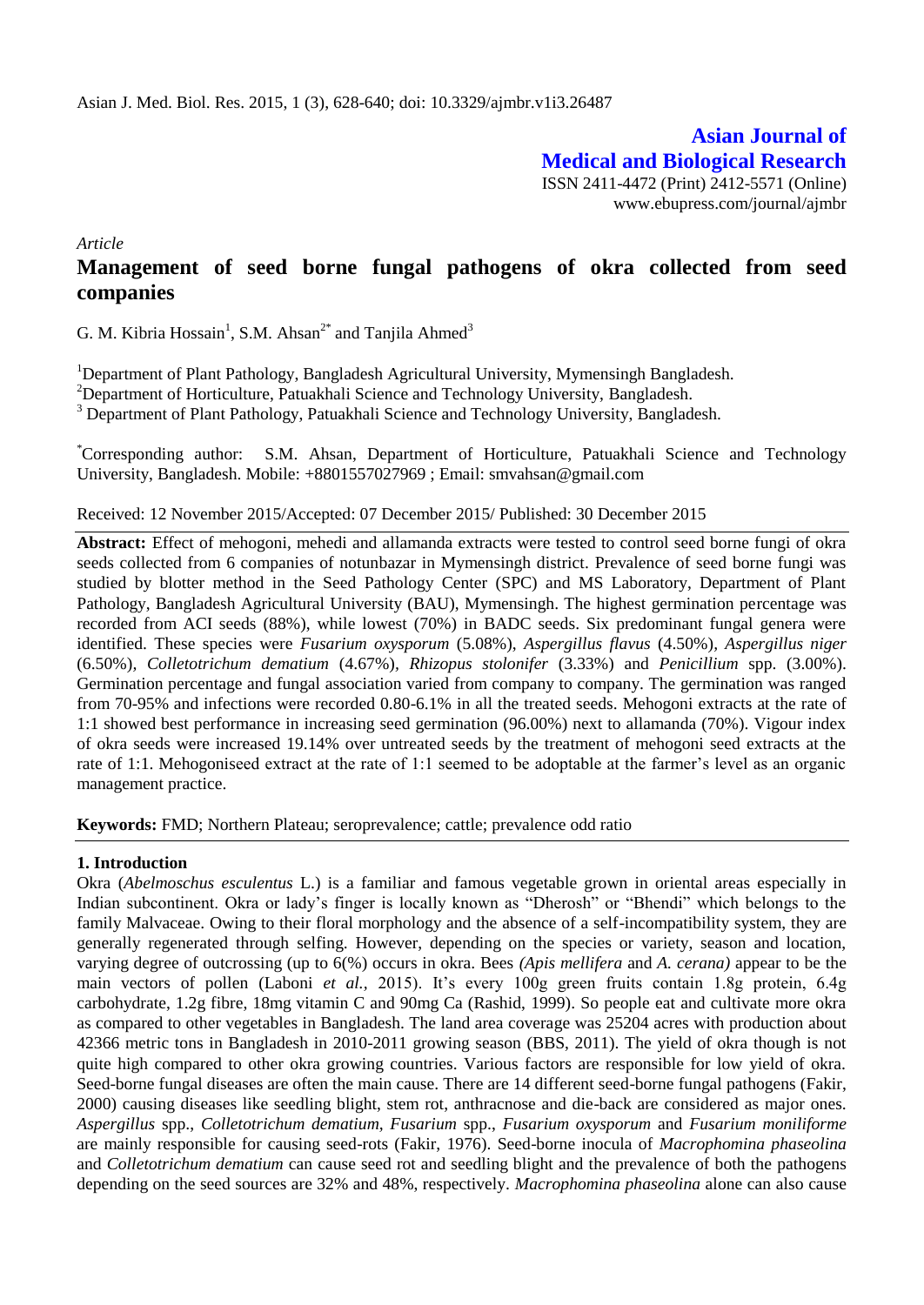stem rot, among these fungal pathogens *Colletotrichum dematium* and *Macrophomina phaseolina* are both seed transmitted. Management of these seed**-**borne fungi is important to produce okra successfully. As there is no known resistant variety, control of these fungi through host resistance in not possible. Again control of these seed-borne fungi using chemicals increase production cost and it is not environmental friendly. Plant extracts had shown good results as seed treating agent. Considerable amount of study have been done with chemical fungicide to control seed-borne disease of okra (Akter, 2008 and Ahmed, 2011). But a few studies were done to control the seed-borne fungi of okra using plant extracts. For these reasons, three plant extracts have been used in this experiment viz. mehogoni extract, mehedi extract and allamanda extracts as seed treating agent. Therefore, there is a great need for recording fungi associated with okra seeds in an easy, quick, reliable and economic seed health testing techniques for proper detection of seed-borne pathogens in the crop. In view of the above facts, the present study was conducted to identify the seed borne fungal pathogen associated with okra seeds and evaluate the efficacy of some botanicals to control the seed borne fungi associated with the okra seeds.

### **2. Materials and Methods**

The experiment was conducted at the Seed Pathology Center (SPC) and M.S. Laboratory, Department of Plant Pathology, Bangladesh Agricultural University (BAU), Mymensingh.The experiment was conducted during the period from September, 2013 to February, 2014.

### **2.1. Collection of seed samples**

A total of six seed samples of okra (*Abelmoschus esculentus* L.) were collected from different seed companies at notunbazar in Mymensingh district. The recommendedcompany"sseed was BR-1variety. The six seed samples were then kept in polythene bags and stored in the refrigerator under  $5\degree C$ , till the seeds were used for the subsequent studies.

# **2.2. Dry inspection**

The collected seed samples were examined following dry inspection method. The percentage of apparently healthy, diseased, shriveled, discolored and mechanically injured seeds were recorded.

# **2.3. Sprouting test**

Germination test was carried out for 400 seeds, drawn randomly from the well-mixed six different companies seeds sample. Ten seeds were plated in each petridish thus 40 petridishes contain 400 seeds. Each petridish was considered as one replication. Three filter papers (Whatman no.1) were soaked in sterile water and placed at the bottom of 9 cm diameter plastic petridish and then 10 seeds were placed on the top of filter paper. The petridishes were placed in incubation room maintaining the temperature at  $20 \pm 2$  °C for ten days. Seeds produced both plumule and radical after incubation were considered as sprouted seeds. No of normal, abnormal and deed seeds were counted separately by this way germination was recorded at 7 days after plating. The result was expressed as percentage.

# **2.4. Detection of seed borne fungi (blotter method)**

Seed health status was examined by blotter method. Four hundred seeds were randomly taken from each sample. The seeds were plated on water soaked three layer of whatmanno. 1 filter paper on the plastic petridish. In each petridish, 10 seeds were plated at equal distance. The seeds were incubated at  $20\pm2$  °C under 12 hrs. Alternate cycles of Near Ultra Violet (NUV) light and darkness for 7 days. Incubated seeds were examined under stereomicroscope. Seed borne fungi on okra seed surface were detected and identified. Temporary slide was prepared and examined under compound microscope with the help of keys (Ellis, 1971 and Chidambaram *et al,* 1975). Data were recorded on percentage of seed borne fungi.

# **2.5. Efficacy test of plant extracts on the incidence of seed-borne fungi of okra**

- a) Mehogoni seed extract at the rate of 1:1, 1:2 and 1:3
- b) Mehedi leaf extract at the rate of 1:1, 1:2 and 1:3
- c) Allamanda extract at the rate of 1:1, 1:2 and 1:3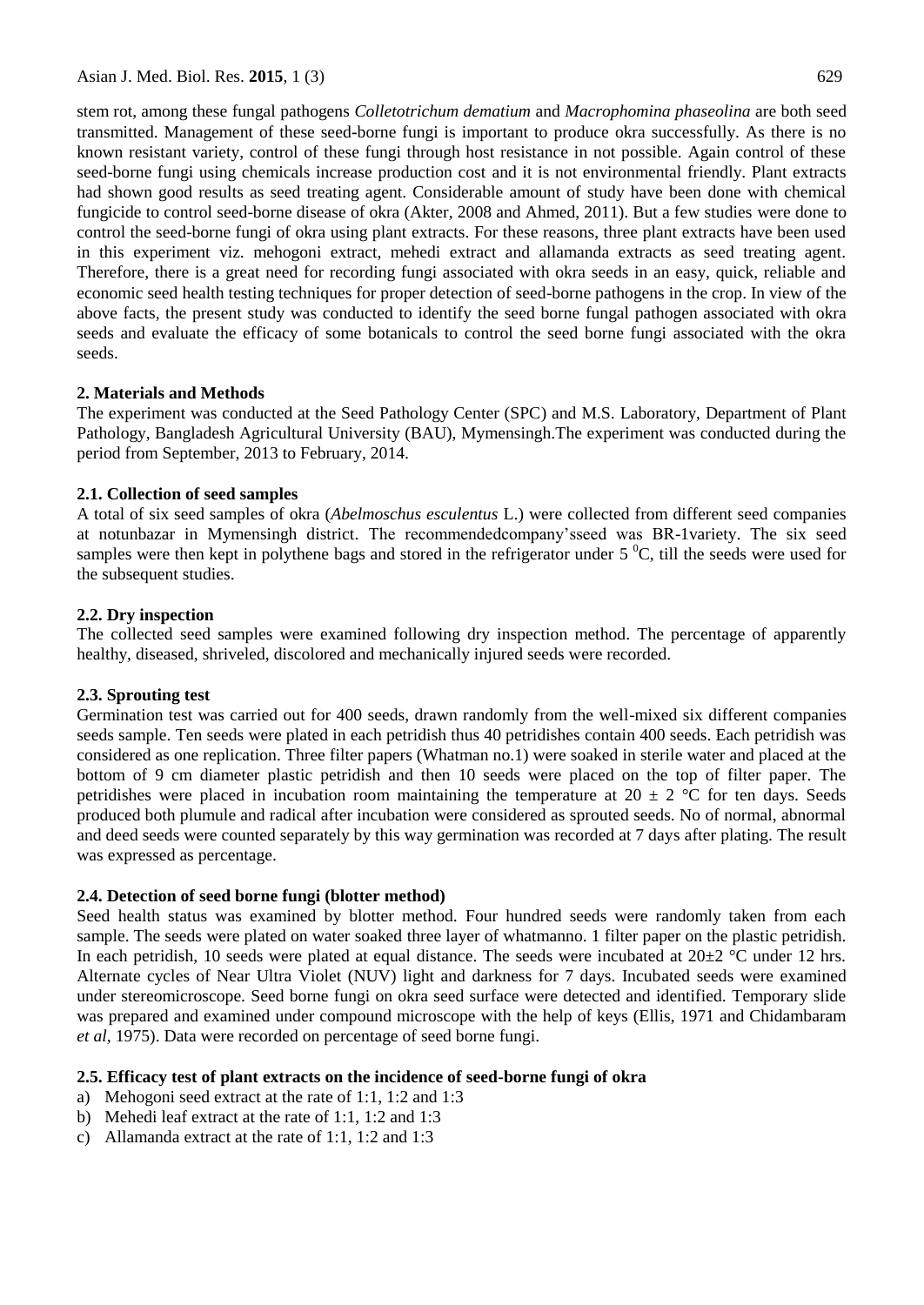## **2.5.1. Preparation of plant extracts**

Mehogoni, mehediand allamanda leaf were collected from different areas of Bangladesh Agricultural University, Mymensingh. The collected plant parts were chopped after cleaning under running tap water. The extracts were prepared by crushing the plant parts in a blender with distilled water at 1:1 (100 g crushed plant materials in 100 ml water). One hundred ml water was added to prepare 1:10 dilution. The extracts were filtered through cheese cloth. The extracts thus obtained were kept in a refrigerator at  $4\pm1$ <sup>o</sup>C until use. The following treatments were considered for the experiments:

- $T_0$  = Control
- $T_1$  = Mehogoniat the rate of (1:1) w/v
- $T_2$  = Mehogoniat the rate of (1:2) w/v
- $T_3$  = Mehogoniat the rate of (1:3) w/v
- $T_4$  = Mehediat the rate of (1:1) w/v
- $T_5$  = Mehediat the rate of (1:2) w/v
- $T_6$ = Mehediat the rate of (1:3) w/v
- $T_7$ = Allamandaat the rate of (1:1) w/v
- $T_8$ = Allamandaat the rate of (1:2) w/v
- $T_9$  = Allamandaat the rate of (1:3) w/v

### **2.5.2. Seed treatment with plant extracts**

Seed samples were treated following dipping method. The seeds were dipped into previously prepared recommended and over dose of mehogoni, mehedi and allamanda extracts suspension as well as 1:1, 1:2 and 1:3 for 30 minutes (Akter, 2008 and Islam, 2009). After proper covering of the seed coat with the extracts the remaining examined plants extracts were drained out from the petridishes. The treated seeds were examined following the standard blotter method. Four replications were maintained for treatment. After incubating the treated seeds, the fungi yielded were observed and germination of seeds was counted.

### **2.6. Vigor test of okra seeds**

Four hundred seeds were randomly taken and vigour test was carried out in MS. Laboratory, Department of Plant Pathology, Bangladesh Agricultural University, Mymensingh. After 7 days of plating length of shoot was measured from the base of the stem up to the growing point of the youngest leaf. Similarly, length of the root was measured from the starting point of root to the largest available lateral root apex. Shoot and roots were separated from the seedlings. Seedling vigour was determined by the following formula given by Baki and Anderson.(1972).

Vigour Index= (Mean of root length+Mean of shoot length)  $\times$  Seed Germination (%)

### **2.7. Statistical analysis**

The collected data were analyzed by analysis of variance. The mean differences among the treatments were compared by completely randomized design (CRD). A statistical computer package MSTAT.C was used for analyzing the data.

### **3. Results**

### **3.1. Dry inspection of okra seeds**

The results of dry inspection of Okra seeds of 6 companies collected from notunbazar of Mymensingh district are presented in Table 1. Among Six companies apparently healthy seeds were comparatively higher at ACI seeds (93.00 %). Where it was lower at BADC seeds (74.75 %). In dry inspection total seeds were categorized in four which apparently healthy, diseased, shriveled, discolored and mechanically injured seeds by dry inspection. Mechanically injured seeds were found highest at abushama seeds (2.25%) and lowest at ACI seeds (0.75%). Highest shriveled and discolored seeds at local BR-1 (10.75%) and lowest at ACI seeds (1.25%). Highest diseased seeds were found on BADC seeds (17.25%) and lowest at ACI seeds (5.00%) seed and apparently healthy seeds were found highest at ACI seeds (93.00%) and lowest at BADC seeds (74.75 %) of 6 companies collected from notunbazar of Mymensingh district respectively (Table 2).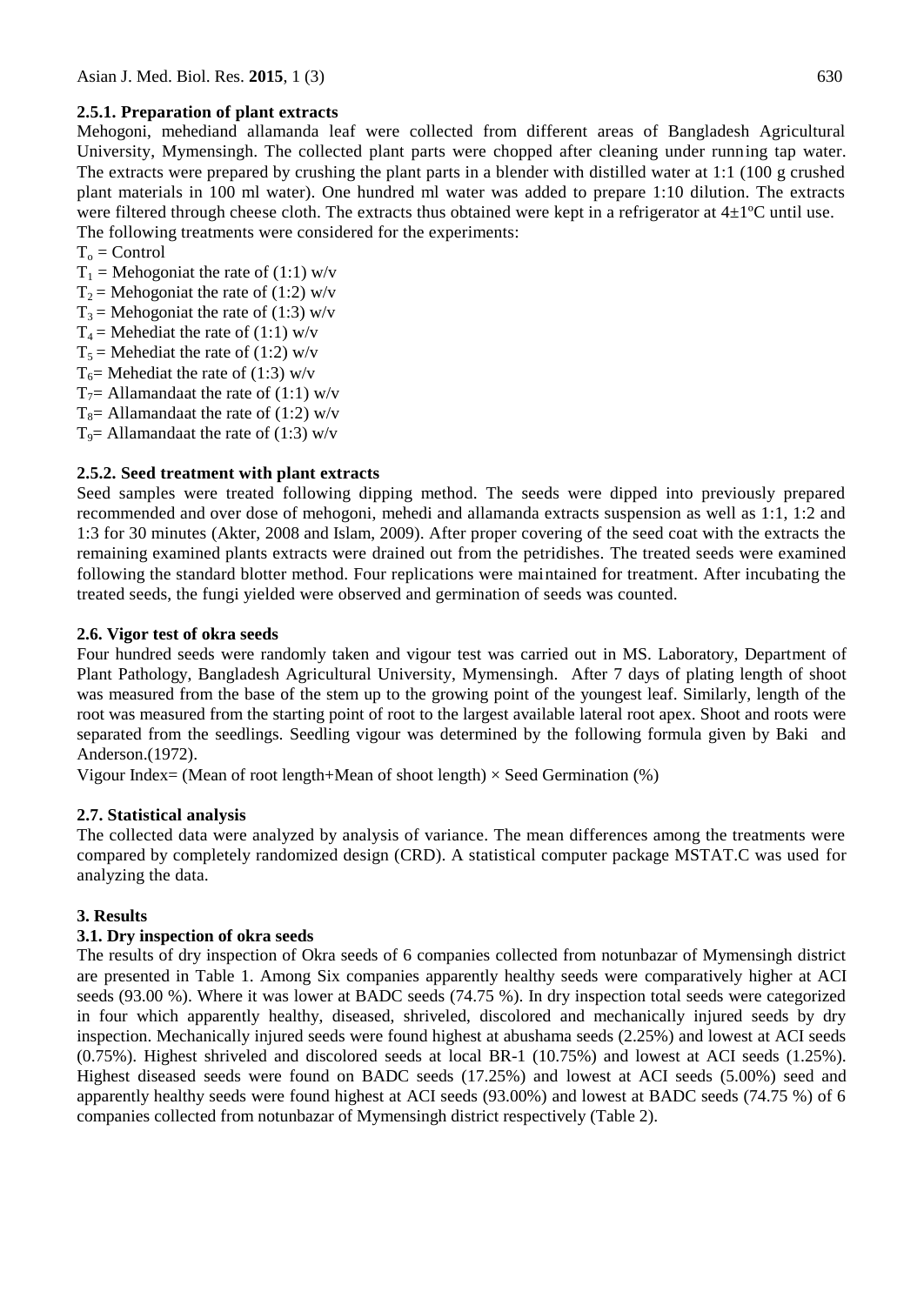| SL. No. | <b>Plants name</b> | Scientific name         | Family      | <b>Plants parts</b> | <b>Dilution (concentration)</b> |
|---------|--------------------|-------------------------|-------------|---------------------|---------------------------------|
| -01.    | Mehgoni            | Swietenia mahagoni      | Meliaceae   | Seeds               | 1:1, 1:2 and 1:3                |
| 02.     | Mehedi             | Lawsonia inermis        | Lythraceae  | Leaf                | 1:1, 1:2 and 1:3                |
| 03.     | Allamanda          | Allamanda cathartica L. | Apocynaceae | Leaf                | 1:1, 1:2 and 1:3                |

**Table 1. Particulars of plants used for seed treatment.**

| Table 2. Dry inspection of okra seed samples of six companies of notun bazar of Mymensingh district. |  |  |  |
|------------------------------------------------------------------------------------------------------|--|--|--|
|------------------------------------------------------------------------------------------------------|--|--|--|

| <b>Companies</b>  | <b>Apparently Healthy</b> | <b>Diseased</b>              | <b>Shriveled and</b> | <b>Mechanically injured</b> |
|-------------------|---------------------------|------------------------------|----------------------|-----------------------------|
|                   | $\frac{6}{6}$             | $\left( \frac{0}{0} \right)$ | discolored           | $(\%)$                      |
| Local BR-1        | 75.50 d                   | 12.25 d                      | 10.75a               | 1.50c                       |
| ACI seeds         | 93.00a                    | 5.00 f                       | 1.25 f               | 0.75e                       |
| Rajib Seeds       | 90.00 <sub>b</sub>        | 5.75 e                       | 3.00 <sub>d</sub>    | 1.25d                       |
| Abushama seeds    | 73.00 f                   | 15.00c                       | 9.75 <sub>b</sub>    | 2.25a                       |
| <b>BADC</b> seeds | 74.75 e                   | 17.25a                       | 6.75c                | 1.25d                       |
| Krisan seeds      | 79.25 c                   | 16.25 b                      | 2.25e                | 1.75 <sub>b</sub>           |
| LSD(0.05)         | 0.447                     | 0.144                        | 0.233                | 0.133                       |

#### **3.2. Sprouting test of okra seeds**

Percentages of seed germination were examined and recorded (Table 3). After 7 days of incubation, the seed samples of okra seeds of 6 companies collected from notunbazar of Mymensingh district showed significant differences in percent germination within a range of 70.00 % to 88.00 % (Table 3). Highest germination was recorded in the ACI seeds (88.00 %). The lowest germination percentage was found in abushama seeds and BADC seeds (70.00 %). Significant differences of germination percentage among the seed samples were found.

|           |  |  |  |  |  | Table 3. Germination percentage of okra seed samples collected from notunbazar of Mymensingh |
|-----------|--|--|--|--|--|----------------------------------------------------------------------------------------------|
| district. |  |  |  |  |  |                                                                                              |

| <b>Varieties</b>  | Germination $(\% )$ |
|-------------------|---------------------|
| Local BR-1        | 72 d                |
| ACI seeds         | 88 a                |
| Rajib Seeds       | 85 b                |
| Abushama seeds    | 70 e                |
| <b>BADC</b> seeds | 70 e                |
| Krisan seeds      | 75 c                |
| LSD(0.05)         | 1.717               |

#### **3.3. Prevalence of fungal genera in okra seeds**

Five fungal genera were prevalent in okra seeds during incubation test. The fungal genera were *Fusarium oxysporum, Aspergillus flavus, Aspergillus niger, Colletotrichum dematium, Penicillium* spp. and *Rhizopus stolonifer* (Figure 1).

#### **Table 4. Frequency of occurrence of fungi recorded on Local BR-1 seeds.**

| Fungi                     | No. of fungal infections | % of total infections | No. of infected seeds |
|---------------------------|--------------------------|-----------------------|-----------------------|
| <i>Fusarium oxysporum</i> | 3.00 e                   | 6.00 <sub>b</sub>     | 7.00a                 |
| Aspergillus flavus        | 4.00 d                   | 4.00c                 | 6.00 <sub>b</sub>     |
| Aspergillus niger         | 3.00 <sub>e</sub>        | 2.00 e                | 6.00 <sub>b</sub>     |
| Colletotrichum dematium   | 7.00 a                   | 7.00a                 | 5.00c                 |
| Rhizopus stolonifer       | 6.00 <sub>b</sub>        | 3.00 <sub>d</sub>     | 6.00 <sub>b</sub>     |
| Penicillium<br>spp.       | $5.00 \text{ c}$         | 3.00 <sub>d</sub>     | 4.00 d                |
| LSD(0.05)                 | 0.053                    | 0.038                 | 0.026                 |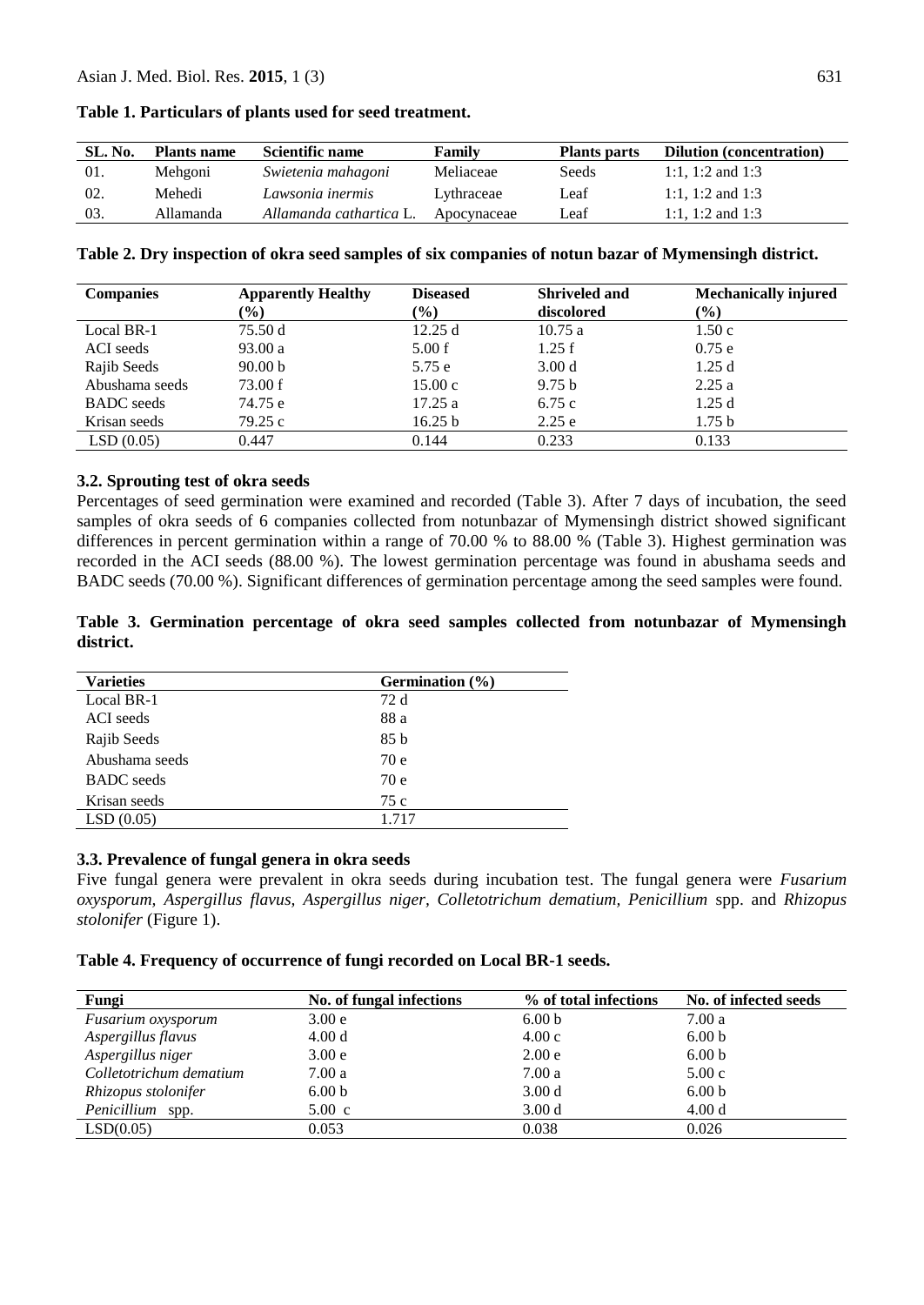

**Figure 1. Different structures of seed borne pathogens observed under microscope. A.** *Fusarium oxysporum* **(40×) B.** *Aspergillus flavus* **(40×) C.***Colletotrichum dematium* **(40×) D.** *Rhizopus stolonifer* **(40×) E***. Aspergillus niger* **(40×) F.** *Penicillium* **spp. (40×)** 

Association of *Fusarium oxysporum* with 6 companies collected from notunbazar of Mymensingh district was recorded highest in Local BR-1 (8.0%) and lowest in Rajib Seeds (2.0%). Statistically similar association of *Fusarium oxysporum* were observed in abushama seeds (6%), BADC seeds (5.5%), Krisan seeds (6%) and ACI seeds (3.0%) (Table 3). Prevalence of *Aspergillus flavus* with seeds of Notun Bazar in Mymensingh district was found highest in the seed sample in Abushama seeds (10.0%), and lowest in ACI seeds (2.0%). Statistically similar association of *Aspergillus flavus* were observed in Rajib Seeds (4.0%), BADC seeds (4.0%), Local BR-1 (4.0%) and Krisan seeds (3.0 %) (Table 3).The occurrence of *Aspergillus niger* with seeds of Notun Bazar in Mymensingh district was recorded highest in the seed samples collected from BADC seeds (11.0%) and lowest in the sample of ACI seeds (5.0%) and Rajib Seeds(5.0%). While *Aspergillus niger* also showed statistically in Local BR-1 (6.0%), Abushama seeds (6.0%) and Krisan seeds (6.0%). Prevalence *of Colletotrichum dematium*  of Notun Bazar in Mymensingh districtwas recorded highest samples from Abushama seeds (7.0%) and Krisan seeds (7.0%) and lowest in ACI seeds (2.0%). While *Colletotrichum dematium* also showed statistically in Rajib Seeds (3.0%), Local BR-1 (5.0%) BADC seeds (4.0%). Association of *Rhizopus stolonifer* of Notun Bazar in Mymensingh district is highest at Abushama seeds (5.0%) and in lowest position in Rajib Seeds (2.0%) and Local BR-1 (2.0 %) and BADC seeds(2.0%), moreover *Rhizopus stolonifer* prevail at Krisan seeds (6.0%) and ACI seeds (3.0%). Association of *Penicillium* spp. of Notun Bazar in Mymensingh district is highest at Abushama seeds (6.0%) and in lowest position in ACI seeds (2.0%), BADC seeds (2.0%) and Krisan seeds (2.0%) (Tables 4, 5,6,7, 8 and 9).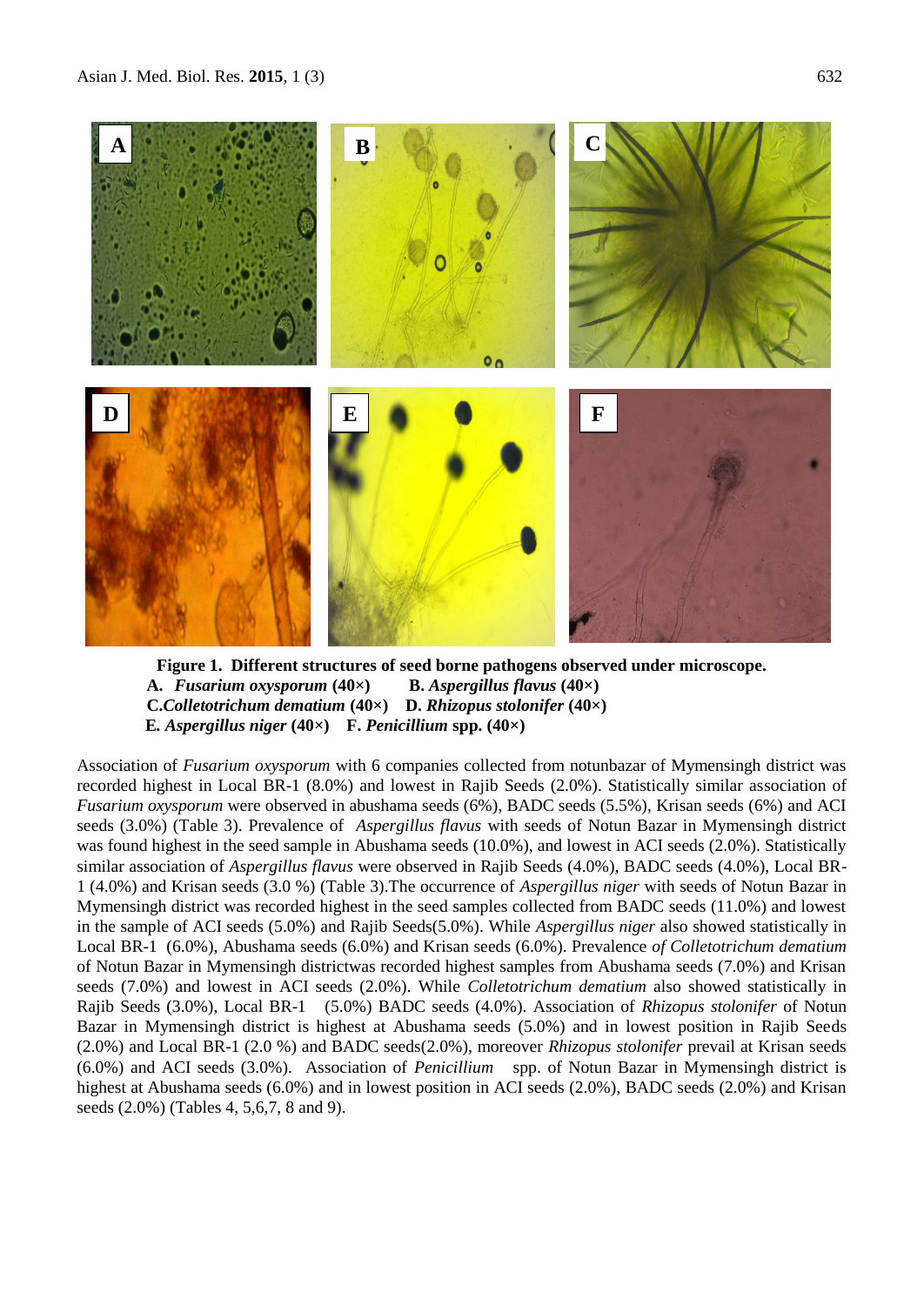| Fungi                     | No. of fungal infections | % of total infection | No. of infected seeds |
|---------------------------|--------------------------|----------------------|-----------------------|
| <i>Fusarium oxysporum</i> | 4.00 d                   | 5.00c                | 7.00 a                |
| Aspergillus flavus        | 9.00a                    | 7.00a                | 6.00 <sub>b</sub>     |
| Aspergillus niger         | 3.00 <sub>e</sub>        | 4.00d                | 6.00 <sub>b</sub>     |
| Colletotrichum dematium   | 6.00 <sub>b</sub>        | 5.00c                | 7.00a                 |
| Rhizopus stolonifer       | 5.00c                    | 6.00 <sub>b</sub>    | 5.00c                 |
| Penicillium<br>spp.       | 3.00 <sub>e</sub>        | 4.00 d               | 4.00 d                |
| LSD(0.05)                 | 0.024                    | 0.041                | 0.082                 |

**Table 5. Frequency of occurrence of fungi recorded on Abushama seeds.**

### **Table 6. Frequency of occurrence of fungi recorded on Krisan seeds.**

| Fungi                   | No. of fungal infections | % of total infections | No. of infected seeds |
|-------------------------|--------------------------|-----------------------|-----------------------|
| Fusarium oxysporum      | 3.00c                    | 4.00 <sub>b</sub>     | 2.50c                 |
| Aspergillus flavus      | 2.00 <sub>d</sub>        | 2.00c                 | 6.50 <sub>b</sub>     |
| Aspergillus niger       | 5.00 <sub>b</sub>        | 2.50c                 | 5.50 <sub>b</sub>     |
| Colletotrichum dematium | 7.00a                    | 5.00a                 | 7.50 a                |
| Rhizopus stolonifer     | 3.00c                    | 2.00c                 | 1.50c                 |
| Penicillium<br>spp.     | 2.00 <sub>d</sub>        | 1.00 <sub>d</sub>     | 1.50c                 |
| LSD(0.05)               | 0.111                    | 0.204                 | 1.264                 |

### **Table 7. Frequency of occurrence of fungi recorded on BADC seeds.**

| No. of fungal infections | % of total infections | No. of infected seeds |
|--------------------------|-----------------------|-----------------------|
| 4.00 <sub>b</sub>        | 3.00 <sub>b</sub>     | 5.00a                 |
| 2.00 <sub>d</sub>        | 3.00 <sub>b</sub>     | 3.00c                 |
| 7.00 a                   | 6.00a                 | 4.00 <sub>b</sub>     |
| 3.00c                    | 2.00c                 | 4.00 <sub>b</sub>     |
| 2.00 <sub>d</sub>        | 1.00 <sub>d</sub>     | 2.00 <sub>d</sub>     |
| 3.00c                    | 2.00c                 | 1.00 <sub>e</sub>     |
| 0.155                    | 0.162                 | 0.374                 |
|                          |                       |                       |

### **Table 8. Frequency of occurrence of fungi recorded on Razib seeds.**

| Fungi                   | No. of fungal infections | % of total infections | No. of infected seeds |
|-------------------------|--------------------------|-----------------------|-----------------------|
| Fusarium oxysporum      | 7.00 a                   | 8.00a                 | 6.00a                 |
| Aspergillus flavus      | 2.00c                    | 3.00 <sub>b</sub>     | 5.00 <sub>b</sub>     |
| Aspergillus niger       | 1.00 <sub>d</sub>        | 2.00c                 | 3.00c                 |
| Colletotrichum dematium | 5.00 <sub>b</sub>        | 3.00 <sub>b</sub>     | 3.00c                 |
| Rhizopus stolonifer     | 1.00 <sub>d</sub>        | 1.00 <sub>d</sub>     | 4.00c                 |
| Penicillium<br>spp.     | 2.00c                    | 2.00c                 | 2.00 <sub>d</sub>     |
| LSD(0.05)               | 0.272                    | 0.472                 | 0.240                 |

### **Table 9. Frequency of occurrence of fungi recorded on ACI seeds.**

| Fungi                     | No. of fungal infections | % of total infections | No. of infected seeds |
|---------------------------|--------------------------|-----------------------|-----------------------|
| <i>Fusarium oxysporum</i> | 3.00 <sub>b</sub>        | 2.00 d                | 3.00a                 |
| Aspergillus flavus        | 1.00 <sub>d</sub>        | 3.00c                 | 2.00 <sub>b</sub>     |
| Aspergillus niger         | 3.00 <sub>b</sub>        | 5.00a                 | 3.00a                 |
| Colletotrichum dematium   | 5.00 a                   | 2.00 d                | 3.00a                 |
| Rhizopus stolonifer       | 2.00c                    | 4.00 <sub>b</sub>     | 2.00 <sub>b</sub>     |
| Penicillium<br>spp.       | 2.00c                    | 1.00e                 | 1.00c                 |
| LSD(0.05)                 | 0.295                    | 0.448                 | 0.234                 |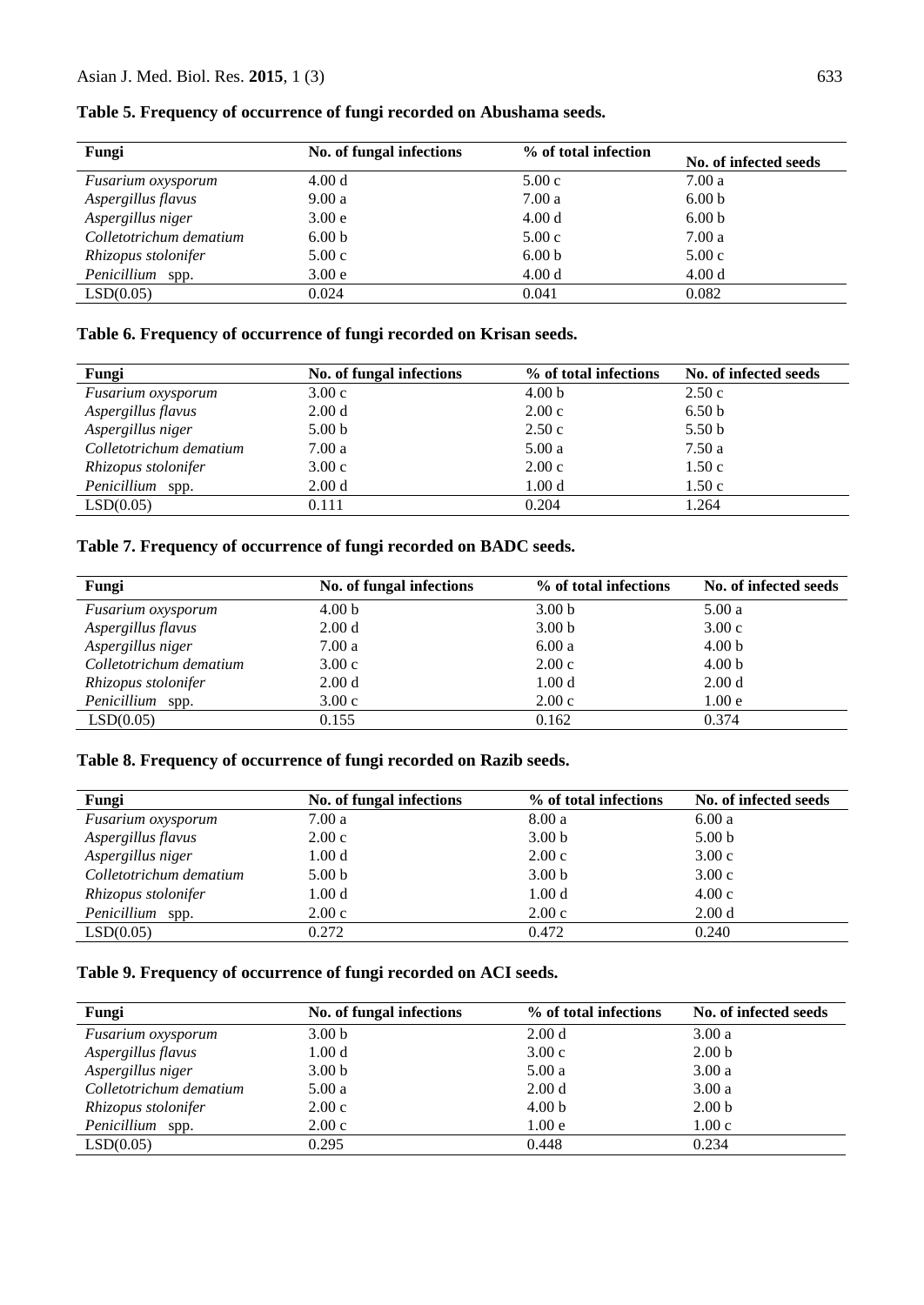**3.4. Effect of plant extracts on seed-borne fungal pathogens of Okra** 

Three plants extracts viz. mehgoni, mehedi as well as allamanda leaf extracts at the rate of (1:1, 1:2 and 1:3) concentrations were used in this experiment. The results are presented in (Tables 10, 11, 12, 13, 14, and 15). Among all the samples collected as different local variety, the seed sample having good performance was subjected to treat with different plant as potential control however Mehgoni extracts is more effective to control the seed borne pathogen. Simultaneously the effectiveness of another botanical extracts is mehedi and allamanda respectively (Figure 2).



**Figure 2. Prevalence of seed borne fungi recorded on 6 different companies of okra seeds collected from Notun Bazar of Mymensingh district.**

#### **3.5. Effect of plant extracts on germination of Okra seeds**

As germination of the seed is of major concern, it was observed that the treated seeds showed significantly higher rate of germination. From the results, it was also observed that all the extracts increased the percentage of seed germination significantly. Germination was recorded highest (96.00%), when seeds were treated by mehogoniextracts at the rate of 1:1 concentrations in ACI seeds. Comparatively lower percentage of germination was recorded in treatment with allamanda extracts (70.00 %) at the rate of 1:3 concentrations. mehogoni extracts at the rate of 1:1, 1.2 1.3 mehedi extracts at the rate of1:1, 1.2 and 1:3, allamandaextracts at the rate of1:1, 1:2 concentrations also gave promising result. In case of control germination is average but pathogen affected (Figure 3, Figure 4, Figure 5).



**Figure 3.(A-C) Seed treated by mehogoniseeds extract 1:1, 1:2 and 1:3 respectively.**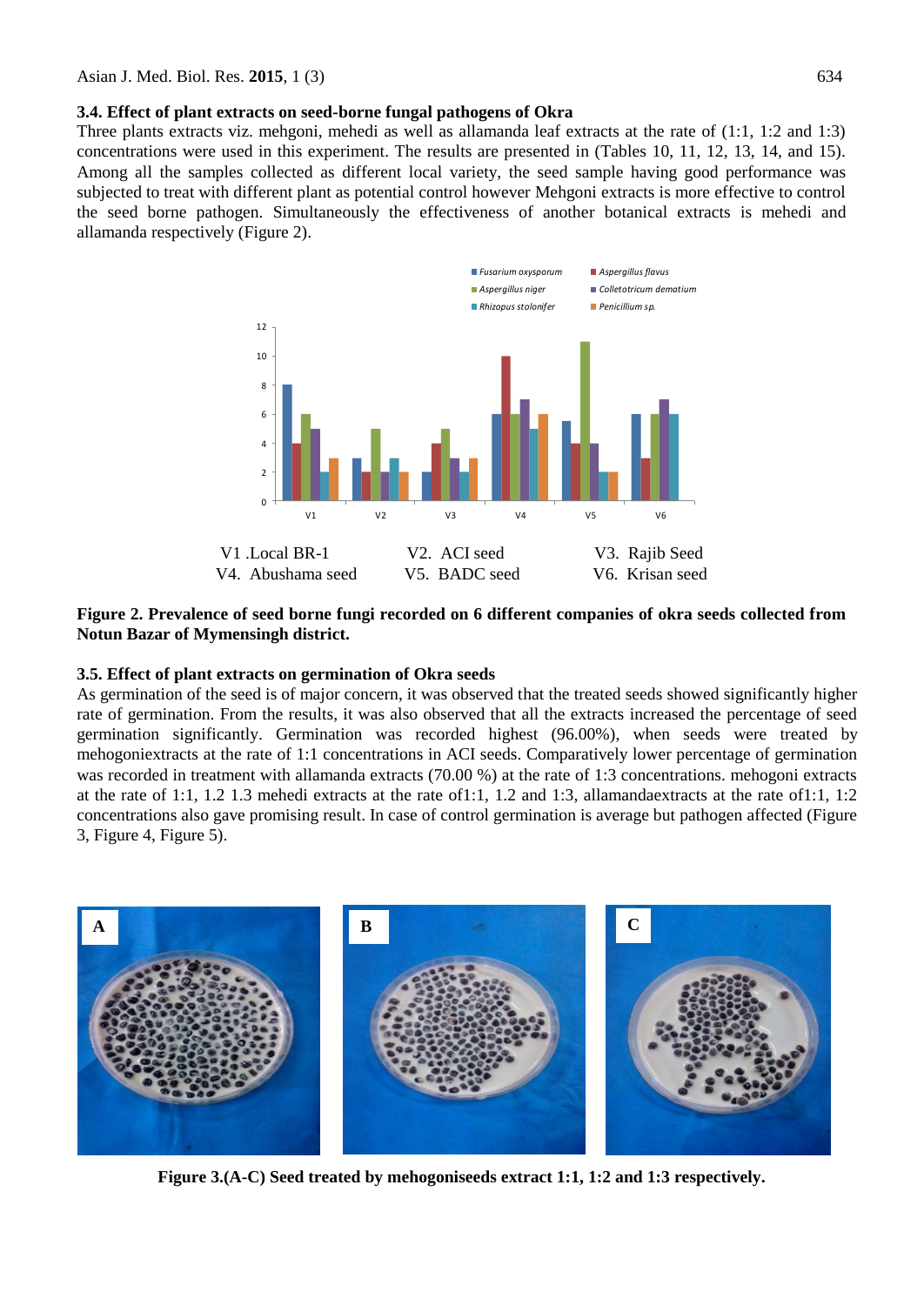Asian J. Med. Biol. Res. **2015**, 1 (3) 635



**Figure 4.(A-C) Seeds treated by mehediseeds extract 1:1, 1:2 and 1:3 respectively .**



**Figure 5. Seeds treated by allamandaleaf extract 1:1, 1:2 and 1:3 respectively.**

#### **3.6. Effect of plant extracts in reducing seed-borne infection of okra seeds**

Seed treatment with mehogoni extracts at the rate of1:1 and 1:2, mehedi 1:1 and 1:2, allamanda extract 1:1, showed excellent performance in controlling *Colletotrichum dematium*. The complete eradication was observed with these treatments.The lower percentage of association of this fungus was also observed with other plant extracts (Tables 10, 11, 12, 13, 14 and15)**.**

|                   | <b>Percent seed borne infections</b> |                   |                    |                    |                |                   |                   |
|-------------------|--------------------------------------|-------------------|--------------------|--------------------|----------------|-------------------|-------------------|
| <b>Treatments</b> | $\frac{0}{0}$                        | Fusarium          | <b>Aspergillus</b> | <b>Aspergillus</b> | Colletotrichum | <b>Rhizopus</b>   | Penicillum        |
|                   | <b>Germination</b>                   | oxysporum         | flavus             | niger              | dematium       | stolonifer        | spp.              |
| $T_0$             | 72.00 e                              | 3.00 <sub>b</sub> | 4.00a              | 3.00 <sub>b</sub>  | 7.00a          | 6.00a             | 5.00a             |
| $T_1$             | 80.00a                               | 1.50 g            | 2.00 i             | $1.20$ g           | 2.20 g         | 2.50h             | 2.10e             |
| T <sub>2</sub>    | 77.00 b                              | 1.80f             | 2.80 g             | 2.10e              | $2.90$ fg      | 2.80 g            | 2.30e             |
| $T_3$             | 73.00 cd                             | 2.80c             | 3.20d              | 2.60d              | 4.50d          | $4.10 \text{ cd}$ | 2.80c             |
| $T_4$             | 78.00 b                              | 1.80f             | 2.20h              | 1.20 g             | 3.00 f         | 2.80 g            | 2.20e             |
| $T_5$             | 74.00c                               | 2.60d             | 2.90 f             | 2.20e              | 3.00 f         | 3.40e             | 2.50d             |
| $T_6$             | 71.00 e                              | 3.00 <sub>b</sub> | 3.50c              | 2.80c              | 4.80c          | 4.20c             | 2.60d             |
| $T_7$             | 77.00 b                              | 2.00 <sub>e</sub> | 2.80 g             | 1.80f              | $2.90$ fg      | 3.00 f            | 2.20e             |
| $T_8$             | 73.00 cd                             | 2.80c             | 3.00 <sub>e</sub>  | 2.50d              | 3.20e          | 4.00 d            | 2.80c             |
| $T_{9}$           | 72.00 de                             | 3.20a             | 3.80 <sub>b</sub>  | 3.90a              | 5.40 b         | 4.50 <sub>b</sub> | 3.80 <sub>b</sub> |
| LSD(0.05)         | 1.431                                | 0.088             | 0.046              | 0.111              | 0.188          | 0.232             | 0.233             |

 $T_0$ : Non-treated (control)

 $T_1$ : Mehgoni extract (1:1)

 $T_4$ : Mehedi extract (1:1)  $T_7$ : Allamanda extract (1:1)

 $T_2$ :Mehgoni extract (1:2)  $T_5$ : Mehedi extract (1:2)  $T_8$ : Allamanda extract (1:2)

 $T_3$ :mehgoni extract (1:3)  $T_6$ : Mehedi extract (1:3)  $T_9$ : Allamanda extract (1:3)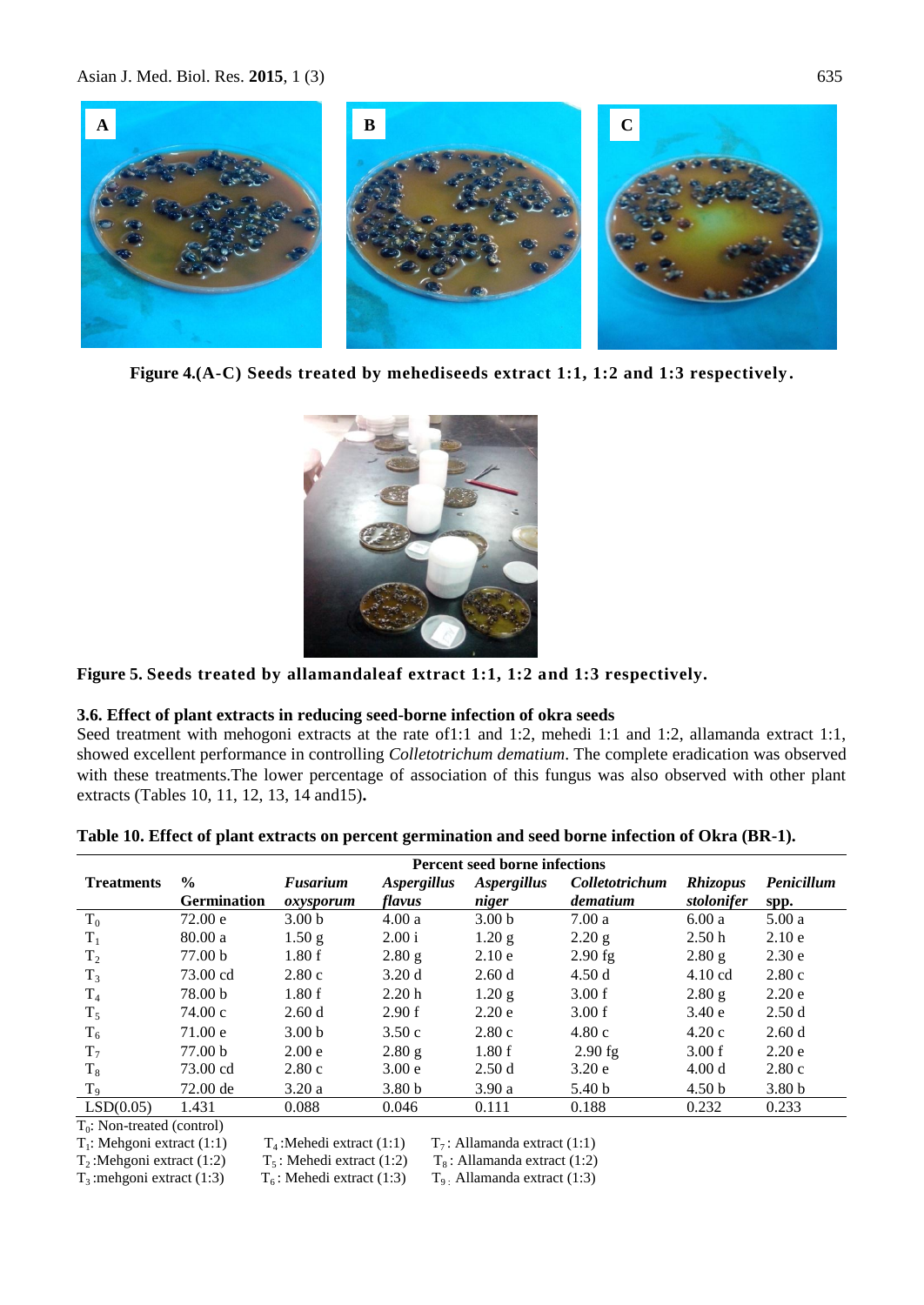| <b>Treatments</b>                 | $\frac{0}{0}$<br><b>Percent seed borne infections</b> |                   |                    |                    |                   |                   |                   |
|-----------------------------------|-------------------------------------------------------|-------------------|--------------------|--------------------|-------------------|-------------------|-------------------|
|                                   | <b>Germination</b>                                    | Fusarium          | <i>Aspergillus</i> | <b>Aspergillus</b> | Colletotrichum    | <i>Rhizopus</i>   | Penicillum        |
|                                   |                                                       | oxysporum         | flavus             | niger              | dematium          | stolonifer        | spp.              |
| $T_0$                             | 70.00 f                                               | 4.00a             | 9.00a              | 3.00c              | 6.00a             | 5.00 <sub>b</sub> | 3.00 <sub>b</sub> |
| $T_1$                             | 80.00a                                                | $2.00$ g          | 2.50 i             | 2.10h              | 2.20d             | 2.50 i            | 2.20 g            |
| $T_2$                             | 78.00 b                                               | 2.50 e            | 3.60 f             | 2.40 g             | 3.00c             | 3.00 g            | 2.30 f            |
| $T_3$                             | 74.00 d                                               | 3.10c             | 4.20c              | 2.60 f             | 3.90 <sub>b</sub> | 4.30e             | 2.70c             |
| $T_4$                             | 80.00a                                                | 2.20 f            | 2.80h              | 2.40 g             | 2.40d             | 2.80 i            | 2.20 g            |
| $T_5$                             | 76.00c                                                | 2.80d             | 3.80e              | $2.60$ ef          | 3.20c             | 3.10f             | 2.40 e            |
| $T_6$                             | 72.00 e                                               | 3.10c             | 4.20c              | 2.80d              | 4.00 <sub>b</sub> | 4.70c             | 2.70c             |
| $T_7$                             | 78.00 b                                               | 2.40e             | 3.20 g             | 2.70e              | $2.70$ cd         | 2.90 <sub>h</sub> | 2.40e             |
| $T_8$                             | 74.00 d                                               | 3.00c             | 4.00d              | 3.60 <sub>b</sub>  | 3.90 <sub>b</sub> | 4.50d             | 2.60d             |
| $T_{9}$                           | 70.00 f                                               | 3.50 <sub>b</sub> | 4.60 <sub>b</sub>  | 3.90a              | 4.40 <sub>b</sub> | 5.60a             | 3.20a             |
| LSD(0.05)                         | 1.218                                                 | 0.132             | 0.067              | 0.088              | 0.552             | 0.089             | 0.091             |
| $T_{\circ}$ Non-treated (control) |                                                       |                   |                    |                    |                   |                   |                   |

**Table 11. Effect of plant extracts on percent germination and seed borne infection of Okra (Abushama).** 

 $T_0$ : Non-treated (control)

 $T_1$ : Mehgoni extract (1:1)<br> $T_2$ : Mehgoni extract (1:2)

 $T_4$ : Mehedi extract (1:1)  $T_7$ : Allamanda extract (1:1)<br>  $T_8$ : Mehedi extract (1:2)  $T_8$ : Allamanda extract (1:2)  $T_8$ : Allamanda extract (1:2)

 $T_3$ :Mehgoni extract (1:3)  $T_6$ : Mehedi extract (1:3)  $T_9$ . Allamanda extract (1:3)

**Table 12. Effect of plant extracts on percent germination and seed borne infection of Okra (Krisan).**

| <b>Treatments</b>             | $\%$                 | <b>Percent seed borne infections</b> |                           |                    |                       |                   |                   |  |
|-------------------------------|----------------------|--------------------------------------|---------------------------|--------------------|-----------------------|-------------------|-------------------|--|
|                               | Germination Fusarium |                                      | <i><b>Aspergillus</b></i> | <b>Aspergillus</b> | <i>Colletotrichum</i> | <b>Rhizopus</b>   | Penicillum        |  |
|                               |                      | oxysporum                            | flavus                    | niger              | dematium              | stolonifer        | spp.              |  |
| $T_0$                         | 75.00 d              | 3.00a                                | $2.00$ ab                 | 5.00a              | 7.00a                 | 3.00a             | 2.00a             |  |
| $T_1$                         | 85.00a               | 2.10e                                | 1.00 f                    | 1.40 g             | 1.50 <sub>g</sub>     | $1.40 \text{ ef}$ | $0.80$ g          |  |
| T <sub>2</sub>                | 80.00 <sub>bc</sub>  | 2.20d                                | 1.20e                     | $1.50$ fg          | $1.90 \text{ ef}$     | 1.20 f            | 0.90 g            |  |
| $T_3$                         | 78.00 cd             | 2.30c                                | 1.50d                     | 1.80e              | $2.00$ def            | 1.90c             | $1.20$ de         |  |
| T <sub>4</sub>                | 82.00 ab             | $2.15$ de                            | 1.20e                     | 1.60 f             | 1.80f                 | $1.30$ ef         | $0.90$ fg         |  |
| $T_5$                         | $80.00$ ab           | 2.30c                                | 1.30e                     | 1.90e              | $2.10$ de             | $1.50$ de         | $1.10$ ef         |  |
| $\rm T_6$                     | 76.00 d              | 2.50 <sub>b</sub>                    | $1.60$ cd                 | 2.10d              | 2.20d                 | 1.80c             | 1.30d             |  |
| $T_7$                         | 82.00 ab             | 2.30c                                | 1.70c                     | 2.40c              | 2.50c                 | $1.70$ cd         | 1.50c             |  |
| $T_8$                         | 78.00 cd             | 3.10a                                | 1.90 <sub>b</sub>         | 2.50c              | 2.60c                 | 1.90c             | 1.70 <sub>b</sub> |  |
| $T_9$                         | 75.00 d              | 2.50 <sub>b</sub>                    | 2.10a                     | 2.80 <sub>b</sub>  | 3.00 <sub>b</sub>     | 2.40 <sub>b</sub> | 2.00a             |  |
| LSD(0.05)                     | 3.236                | 0.089                                | 0.173                     | 0.181              | 0.214                 | 0.263             | 0.172             |  |
| $T_0$ : Non-treated (control) |                      |                                      |                           |                    |                       |                   |                   |  |

 $T_1$ : Mehgoni extract (1:1)  $T_4$  $T_4$ : Mehedi extract (1:1)  $T_7$ : Allamanda extract (1:1)

 $T_2$ :Mehgoni extract (1:2)  $T_5$ : Mehedi extract (1:2)  $T_8$ : Allamanda extract (1:2)<br> $T_3$ :Mehgoni extract (1:3)  $T_6$ : Mehedi extract (1:3)  $T_9$ . Allamanda extract (1:3)  $T_9$  : Allamanda extract (1:3)

**Table 13. Effect of plant extracts on percent germination and seed borne infection of Okra seeds (BADC).**

| <b>Treatments</b> | % Germination      |                       | <b>Percent seed borne infections</b> |                                   |                          |                               |                    |  |  |  |
|-------------------|--------------------|-----------------------|--------------------------------------|-----------------------------------|--------------------------|-------------------------------|--------------------|--|--|--|
|                   |                    | Fusariumoxy<br>sporum | lavus                                | Aspergillusf Aspergillus<br>niger | Colletotrium<br>dematium | <b>Rhizopus</b><br>stolonifer | Penicillum<br>spp. |  |  |  |
| $T_0$             | 70.00 f            | 4.00a                 | 2.00 <sub>b</sub>                    | 7.00a                             | 3.00a                    | 2.00a                         | 3.00a              |  |  |  |
| $T_1$             | 82.00 a            | 2.00 f                | $1.60$ de                            | 3.20 f                            | 1.60e                    | 0.50 f                        | 1.20e              |  |  |  |
| T <sub>2</sub>    | 80.00 ab           | $2.10 \text{ ef}$     | 1.50e                                | $3.50$ ef                         | $1.70$ de                | $0.90$ de                     | 1.30e              |  |  |  |
| $T_3$             | 78.00 bc           | $2.30$ de             | $1.70$ cd                            | $3.90$ cd                         | 1.90c                    | 1.00 <sub>d</sub>             | $1.60$ cd          |  |  |  |
| $T_4$             | 82.00 a            | 2.50d                 | 1.50e                                | 3.40 f                            | 1.60c                    | 0.80e                         | 1.00 f             |  |  |  |
| $T_5$             | 78.00 bc           | $2.30$ de             | $1.60$ de                            | $3.80$ de                         | $1.80$ cd                | 1.20c                         | 1.20e              |  |  |  |
| $T_6$             | 76.00 cd           | 2.50d                 | 1.80c                                | $4.10 \text{ cd}$                 | $1.80$ cd                | 1.50 <sub>b</sub>             | 1.50d              |  |  |  |
| $T_7$             | 78.00 bc           | 3.00c                 | 1.80c                                | 4.20c                             | 1.90 <sub>e</sub>        | 1.00 <sub>d</sub>             | 1.50d              |  |  |  |
| $T_8$             | 74.00 de           | 3.60 <sub>b</sub>     | 2.00 <sub>b</sub>                    | 4.60 <sub>b</sub>                 | 2.20 <sub>b</sub>        | 1.20c                         | 1.70c              |  |  |  |
| $T_9$             | $72.00 \text{ ef}$ | 3.65 b                | 2.50a                                | 4.90 <sub>b</sub>                 | 2.35 b                   | 1.50 <sub>b</sub>             | 2.10 <sub>b</sub>  |  |  |  |
| LSD(0.05)         | 3.404              | 0.203                 | 0.173                                | 0.310                             | 0.196                    | 0.191                         | 0.173              |  |  |  |

T0 : Non-treated (control)

 $T_1$ : Mehgoni extract (1:1)

 $T_2$ : Mehgoni extract (1:2)

 $T_3$ : Mehgoni extract (1:3)

 $T_4$ : Mehedi extract (1:1)  $T_7$ : Allamanda extract (1:1)<br> $T_5$ : Mehedi extract (1:2)  $T_8$ : Allamanda extract (1:2)

 $T_5$ : Mehedi extract (1:2)  $T_8$ : Allamanda extract (1:2)<br>  $T_6$ : Mehedi extract (1:3)  $T_9$ . Allamanda extract (1:3)

 $T<sub>9</sub>$ : Allamanda extract (1:3)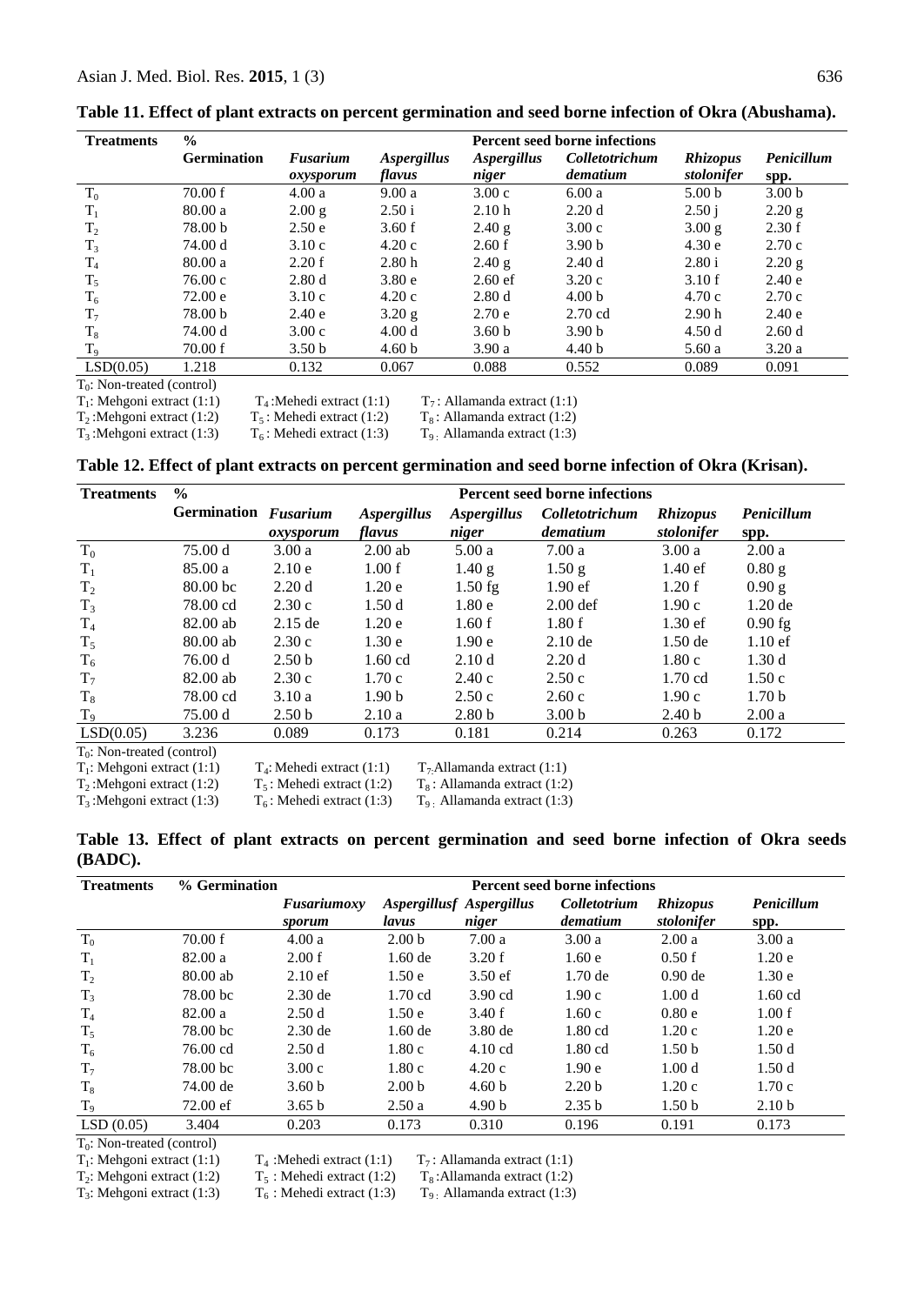|                           |                             | <b>Percent seed borne infections</b> |                    |                    |                    |                   |                   |  |
|---------------------------|-----------------------------|--------------------------------------|--------------------|--------------------|--------------------|-------------------|-------------------|--|
| <b>Treatments</b>         | % Germination               | Fusarium                             | <i>Aspergillus</i> | <i>Aspergillus</i> | Colletotrichum     | <i>Rhizopus</i>   | Penicillum        |  |
|                           |                             | oxysporum                            | flavus             | niger              | dematium           | stolonifer        | spp.              |  |
| $T_0$                     | 85.00 d                     | 7.00a                                | 2.00a              | 1.00a              | 5.00a              | 1.00a             | 2.00 <sub>b</sub> |  |
| $T_1$                     | 95.00a                      | 2.20e                                | 0.70f              | 0.55d              | 2.00 f             | 0.20 f            | 1.10f             |  |
| T <sub>2</sub>            | 92.00 <sub>b</sub>          | 2.25e                                | $0.75$ ef          | $0.60$ cd          | $2.25$ ef          | $0.25$ ef         | 1.15f             |  |
| $T_3$                     | 88.00c                      | 2.40e                                | $0.75$ ef          | $0.70$ bcd         | $2.40 \text{ ef}$  | $0.40$ de         | 1.40e             |  |
| $T_4$                     | 93.00 ab                    | 3.15d                                | 0.90e              | 0.55d              | $2.50$ ef          | 0.20 f            | $1.25$ ef         |  |
| $T_5$                     | 91.00 b                     | $3.50$ cd                            | $0.80$ ef          | $0.65$ bcd         | $2.55$ def         | $0.30$ ef         | 1.60d             |  |
| $T_6$                     | 88.00c                      | $3.60$ cd                            | 1.10 <sub>d</sub>  | $0.70$ bcd         | $2.80$ cde         | $0.35$ def        | $1.65$ cd         |  |
| $T_7$                     | 92.00 <sub>b</sub>          | 4.00c                                | $1.25$ cd          | $0.80$ abc         | $3.10$ bcd         | $0.50$ cd         | 1.60d             |  |
| $T_8$                     | 88.00c                      | 4.65 <sub>b</sub>                    | 1.30c              | $0.85$ ab          | 3.25 <sub>bc</sub> | $0.65$ bc         | 2.50a             |  |
| $T_9$                     | 86.00 cd                    | 5.15 <sub>b</sub>                    | 1.50 <sub>b</sub>  | 1.00a              | 3.50 <sub>b</sub>  | 0.80 <sub>b</sub> | 1.80c             |  |
| LSD(0.05)                 | 2.347                       | 0.565                                | 0.173              | 0.213              | 0.575              | 0.191             | 0.191             |  |
| $\mathbf{m}$ $\mathbf{r}$ | $\sim$ $\sim$ $\sim$ $\sim$ |                                      |                    |                    |                    |                   |                   |  |

**Table 14. Effect of plant extracts on percent germination and seed borne infection of Okra seeds (Rajib).**

 $T_0$ : Non-treated (control)

 $T_1$ : Mehgoni extract (1:1)  $T_4$ : Mehedi extract (1:1)  $T_7$ : Allamanda extract (1:1)

 $T_2$ : Mehgoni extract (1:2)  $T_5$ : Mehedi extract (1:2)  $T_8$ : Allamanda extract (1:2)

 $T_3$ : Mehgoni extract (1:3)  $T_6$ : Mehedi extract (1:3)  $T_9$ **: Allamanda extract (1:3)** 

**Table 15. Effect of plant extracts on percent germination and seed borne infection of Okra seeds (ACI).**

|                   |                    | <b>Percent seed borne infections</b> |                    |                           |                    |                    |                    |
|-------------------|--------------------|--------------------------------------|--------------------|---------------------------|--------------------|--------------------|--------------------|
| <b>Treatments</b> | $\frac{6}{6}$      | Fusarium                             | <i>Aspergillus</i> | <i><b>Aspergillus</b></i> | Colletotrichum     | <i>Rhizopus</i>    | Penicillum         |
|                   | <b>Germination</b> | oxysporum                            | flavus             | niger                     | dematium           | stolonifer         | spp.               |
| $T_0$             | 88.00 b            | 3.00a                                | $1.00$ ab          | 3.00a                     | 5.00a              | 2.00a              | 2.00a              |
| $T_1$             | 96.00a             | $1.20$ fg                            | 0.50d              | 1.00 f                    | 2.00 g             | 1.20 f             | 1.10e              |
| T <sub>2</sub>    | 94.00a             | 1.30 f                               | $0.84$ bc          | $1.20$ ef                 | $2.30$ fg          | $1.25$ ef          | $1.15$ de          |
| $T_3$             | 90.00 <sub>b</sub> | 1.80d                                | $0.90$ ab          | $1.50$ de                 | $2.60$ ef          | 1.60 <sub>bc</sub> | 1.30d              |
| $T_4$             | 95.00a             | 1.10g                                | $0.67$ cd          | $1.40$ de                 | $2.60$ ef          | $1.40$ de          | $1.20$ de          |
| $T_5$             | 94.00 a            | 1.60e                                | 0.80 <sub>bc</sub> | 1.60d                     | $3.00$ de          | $1.45$ cd          | $1.25$ de          |
| $T_6$             | 90.00 <sub>b</sub> | 2.10c                                | $0.90$ ab          | 2.10c                     | $3.50$ cd          | 1.60 <sub>bc</sub> | 1.30d              |
| $T_7$             | 94.00a             | 1.50e                                | 0.80 <sub>bc</sub> | 2.00c                     | $3.50$ cd          | 1.70 <sub>b</sub>  | 1.75c              |
| $T_8$             | 90.00 <sub>b</sub> | 1.60e                                | $0.84$ bc          | 2.60 <sub>b</sub>         | 3.90 <sub>bc</sub> | 1.70 <sub>b</sub>  | 1.78 <sub>bc</sub> |
| T <sub>9</sub>    | 88.00 <sub>b</sub> | 2.50 <sub>b</sub>                    | 0.94a              | 3.00a                     | 4.10 <sub>b</sub>  | 1.95a              | $1.90$ ab          |
| LSD(0.05)         | 3.404              | 0.173                                | 0.129              | 0.310                     | 0.563              | 0.173              | 0.150              |

 $T_0$ : Non-treated (control)

Application of mehogoni extracts completely eradicated the association of *Colletotrichum dematium,* and *Penicillium* spp. Seed treatment with mehogoni extracts at the rate of 1:1 also completely eradicated these three pathogens including *Rhizopus* spp. Association of *Fusarium oxysporum* was found lowest with treatment of mehogoni while lower association of this fungus was recorded with Mehedi leaf extracts at the rate of 1:1, mehogoni extracts at the rate of 1:1 and allamanda at the rate of 1:2 concentrations. The association of *Penicillium* spp. was recorded lowest (0.80%) whereas in control least association (0.5%) of *Aspergillus flavus*was found by the treatment with mehogoni extracts at the rate of 1:1. The association of *Aspergillus niger*  was recorded lowest (0.55%) by the treatment with mehogoni and lower association of *Aspergillus niger* was also recorded by the treatment with mehedi leaf extracts at the rate of 1:1. The association of *Rhizopus* spp. was recorded lowest (0.20%) the treatment of seeds with mehogoni extracts at the rate of 1:1 and mehedi leaf extracts at the rate of1:1. The association of *Colletotrichum dematium* was recorded lowest(1.60%) in the treatment of mehogoni Seed extracts at the rate of 1:1, mehedi leaf extracts at the rate of 1:1, allamanda leaf extracts at the rate of 1:1.

Application of botanical extracts resulted best in controlling total seed-borne infection (Plate 6-11). Seed treatment with mehogoni Seed extracts (at the rate of 1:1 and 1:2), mehedi leaf extracts (at the rate of1:1 and 1:2) and allamanda leaf extract (at the rate of 1:1 and 1:2) showed promising performance next to control. Total seed-borne infection was lowest in mehogoni Seed extracts at the rate of 1:1, while the second best performance was recorded by the treatment with mehogoni Seed extracts at the rate of 1:2.

 $T_1$ :Mehgoni extract (1:1)  $T_4$ : Mehedi extract (1:1)  $T_7$ : Allamanda extract (1:1)<br> $T_8$ : Mehgoni extract (1:2)  $T_5$ : Mehedi extract (1:2)  $T_8$ : Allamanda extract (1:2)

 $T_2$ :Mehgoni extract (1:2)  $T_5$ : Mehedi extract (1:2)  $T_8$ : Allamanda extract (1:2)

 $T_3$ :Mehgoni extract (1:3)  $T_6$ : Mehedi extract (1:3)  $T_9$ : Allamanda extract (1:3)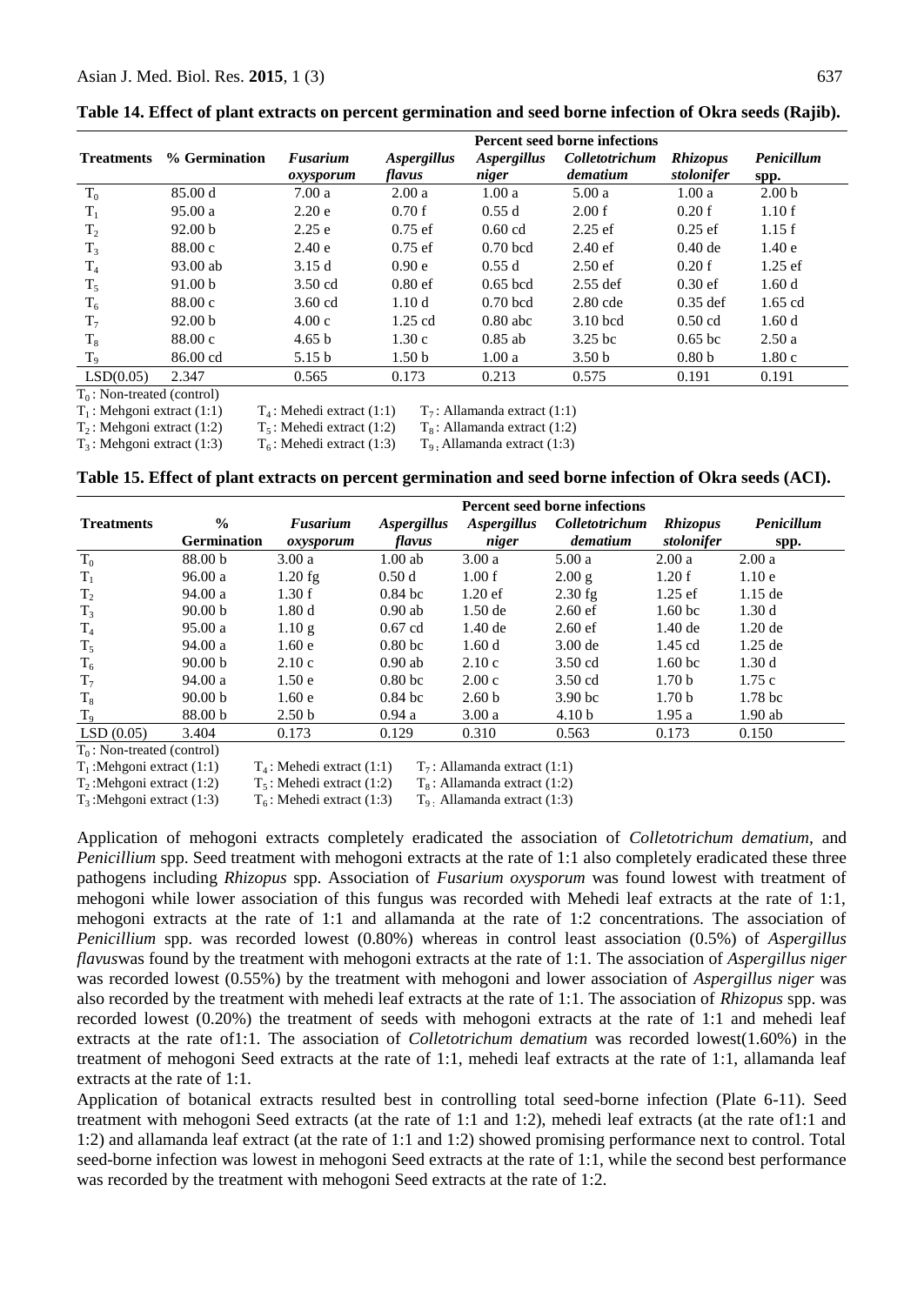### **3.7. Vigour test of okra seeds**

Vigour index of Okra seeds were examined for sample of ACI Seeds. Because the sample of ACI Seeds was carried maximum association of fungi having comparatively lower germination. Shoot length of the seedling varied from 5.30 cm to 6.40 cm, the mean shoot length was 5.80 cm and root length varied from 1.50cm to 2.25 cm, the mean root length was 2.00 cm(Table 16).

| Sample Name | Germinated seed<br>$(\%)$ | Non-germinated<br>seed $(\% )$ | Mean shoot length<br>(cm) | Mean<br>root<br>length $(cm)$ | Vigour<br>Index<br>(%) |
|-------------|---------------------------|--------------------------------|---------------------------|-------------------------------|------------------------|
| Nontreated  | 88.00                     | 12.00                          | 5.60                      | 2.00                          | 668.80                 |
| Treated     | 96.00                     | 4.00                           | 0. I                      | 2.2                           | 796.80                 |

Again, the seed sample of ACI Seeds was treated with mehogoni Seeds at the rate of (1:1) concentration and taken for vigour test. Shoot length of the seedling varied from5.6cm to 7.10 cm, the mean shoot length was 6.10 cm and root length varied from 1.6 cm to2.50 cm, the mean root length was 2.2cm. The worst performing seed samples were subjected to treat with best performing plant extract to observe "vigour test" (Table 16). Vigour test was found to be increased considerably after treatment.

### **4. Discussion**

Botanical extract (mehogoni seed extracts, mehedi and allamanda leaf extracts) has a great effect on treatment with Seed-borne fungi which cause considerable damage to okra crop, so prevention of these fungi is of great importance. The present research program was undertaken to achieve this goal. In this work, the seed-borne fungi associated with okra seeds of companies were investigated as well as some control measures using plant extract were studied. Effect of treatment with plant extract (mehogoni seed extracts , mehedi and allamanda leaf extracts) in different dilution ratio on various seed borne pathogens was investigated at Seed Pathology Centre, Bangladesh Agricultural University, Mymensingh this year. To assess seed health condition, dry inspection was done. In dry inspection totall seeds were categorized in four groups which apparently healthy, diseased, shriveled and discolored and mechanically injured seeds.. Mechanically injured seeds were highest at abushama seeds (2.25%), and lowest at ACI seeds (0.75%) Highest shriveled and discolored seeds were at Local BR-1 (10.75%) and lowest at ACI seeds (1.25%) Highest diseased at BADC seeds (17.25%) and lowest at ACI seeds (5.00%) and apparently healthy highest at ACI seeds (93.00%) and lowest at abushama seeds (73.00%). of notun bazar of Mymensingh district respectively. According to the findings of different workers, it is corroborated that the fungi associated with seed affects the germination of seeds (Richardson, 1990). In the present work, differences were observed in germination percentage among the seed samples. These differences might be due to collection of samples from different Companies, differences in storage condition as well as the quantity and kinds of seed-borne fungal flora associated with them.

The present findings clearly showed that seven different fungi viz. *Fusarium oxysporum ,Aspergillus flavus, Aspergillus niger ,Colletotrichum dematium, Rizopus stolonifer* and *Penicillium* spp. were found to be associated with okra seeds. A considerable number of seed-borne fungal pathogens belonging to the genera of*, Fusarium, Aspergillus, Colletotrichum, Rhizopus* and *Penicillium* have been detected in okra seeds by many researchers (Alam, 2001; Jamadar *et al*., 2001).The present investigation revealed that *Colletotrichum dematium, Macrophomina phaseolina, Fusarium oxysporum, Aspergillus flavus, Aspergillus niger, Penicillium*  spp. and *Rhizopus* spp. were associated with the tested seed samples significantly reduced percent germination. Similar results were reported by some earlier workers (Fakir, 2000; Jamandar *et al*., 2001).

The seed sample of ACI Seed was treated with Mehgoni extract at the rate of (1:1) concentration and it showed 70.00% germination and no *Colletotrichum dematium,* and *Penicillium* spp. were observed. Similar results were reported by (Akther, 2008). However, mehgoni extract used in controlling seed-borne infection of different crops showed that mehgoni extract was a potential agent to control the seed-borne pathogens of different vegetable crops (Hossain, 2001) Treatment of seed samples of ACI Seed with allamanda extracts at the rate of (1:2) showed 65.00% germination and no *Macrophomina phaseolina, Penicillium* spp. and *Rhizopus* spp. were observed after treatment. So, far allamanda extracts against seed-borne fungal pathogens of okra were not evaluated. However, allamanda extracts used in controlling seed-borne pathogens of different crops showed good performance (Meah *et al*. 2004; Islam 2005).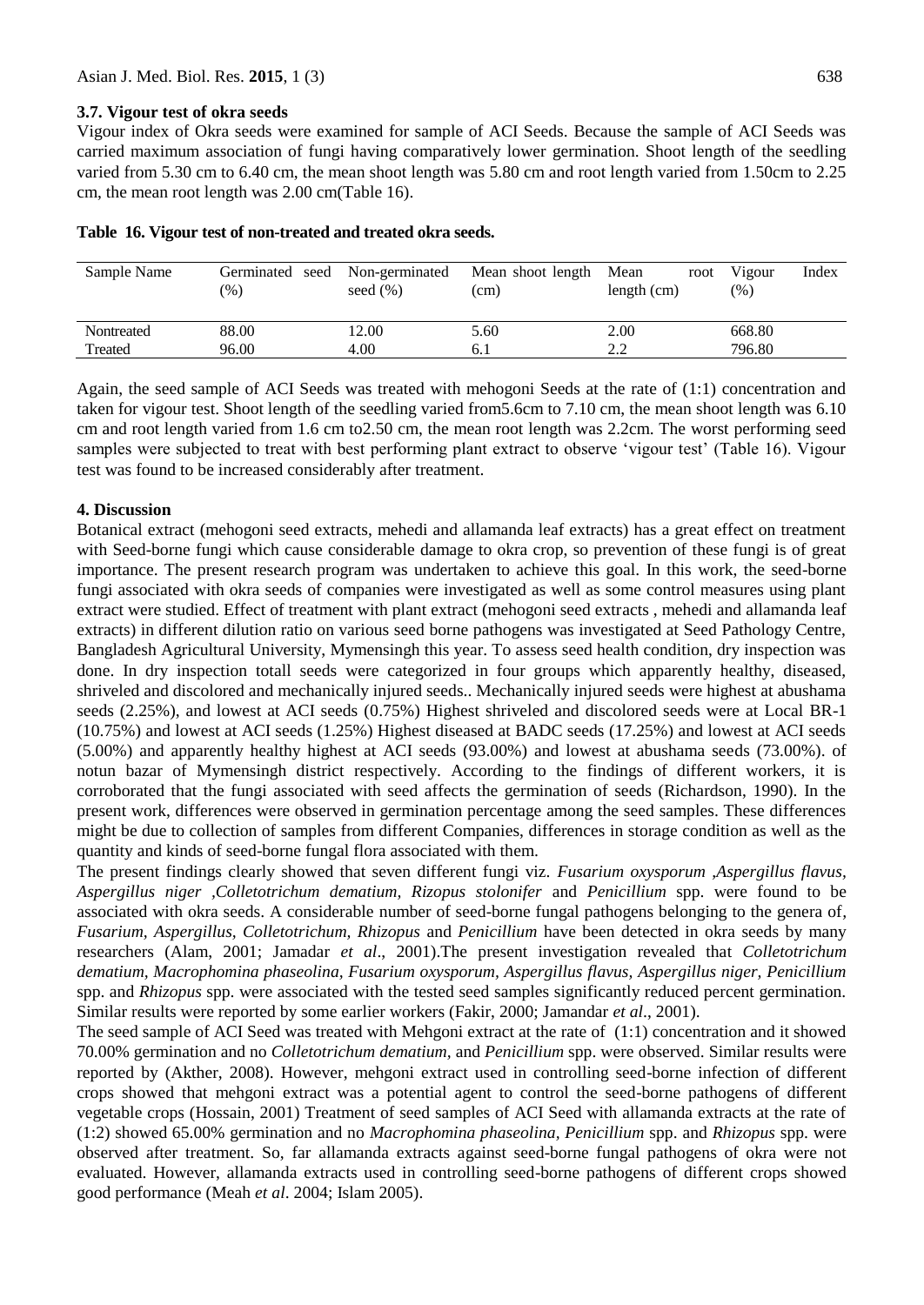Present findings revealed that mehedi leaf extract at the rate of (1:1) showed 68.00% germination and complete reduction *Colletotrichum dematium, Macrophomina phaseolina* and *Penicillium* spp. Extracts of mehedi leaf extract at the rate of (1:1) concentration was found moderately effective as seed treating agent which showed 70.00% germination and it reduced *Macrophomina phaseolina* completely. But research related to treatment of okra seeds using extract had not found before this experiment. However, mehedi leaf extract had potential to reduce seed-borne fungi that was shown in case of different crops (Rahaman*et al*., 1999; Islam*.,* 2005). Mehgoni extract showed best result in germination (67.25%) and it reduces *Colletotrichum dematium,*and *Penicillium* spp. completely. It is also corroborated the result in case of other crops (Wahid *et al.*, 1995; Rahman*et al.*, 1999, Sultana, 2003).

However, among three botanics Mehgoni extract at the rate of 1:1 has performed best in reducing seed-borne prevalence of all the major fungi and eventually increased germination (Rana, 2006) among the treatments T1 (mehgoni extract at the rate of 1:1) and next effective is  $T_2$ (mehgoni extract at the rate of 1:2) Seed treated with other doses were also found effective. However, seed treatment with plant extracts results in higher germination in different crops including Okra has been reported by Awal (2005) and Rahaman (2006).Therefore, the results of the present finding are in conformity with results of previous workers like Rahaman (2006), Awal (2005), Rahaman *et al*. (1999).

In the present experiment, mehedi leaf extract at the dilution  $1:1(w/v)$  was found the second most effective extract in controlling seed-borne fungi of Okra that controlled *Fusarium oxysporum, Aspergillus flavus, Aspergillus niger, Penicillium* spp. and *Rhizopus stolonifer etc.* Seed treated with other doses were also found effective. Here dose 1:1 w/v of mehedi leaf extract was found to be effective compared to doses1:2 w/v and 1:3 w/v. This results also supported the findings of Jebunnaher (2004) where inhibition of fungal growth of *Phomopsisvexans* of Eggplant was made Howlader (2003) reported that seed treatment with allamanda leaf extracts effectively increased germination of Eggplant seeds. Allamanda leaf extracts appeared to be the least strong in reducing seed-borne fungi in okra.

### **5. Conclusions**

The health condition and germination of Okra seed was significantly influenced by the treatment of plant extracts. A total of 6 samples of okra seeds were collected from 6 companies of notunbazar in Mymensingh district. At first dry inspection were done for studying health status of collected samples. Seed samples collected from ACI seeds showed higher percentage of healthy seeds (93.00%) and lowest was found in abushama seeds (73.00%) All the samples were assayed by Standard Blotter Method. The associated fungi were *Colletotrichum dematium*, *Fusarium oxysporum, Aspergillus flavus*, *Aspergillus niger,Penicillium* spp. and *Rhizopus* spp*.* After 7 days of incubation, the seed samples of different variety showed a variation in germination percentage (73.00% to 93.00%). The seed samples of ACI seeds showed highest percentage of germinations (93.00%). Therefore, it can be concluded that seed separation with naked eye will help to get more apparently healthy seeds. It is also revealed from this experiment that mehogoni Seed extracts, mehedi leaf extracts or allamanda leaf extracts can be recommended for okra seed treatment for getting higher germination and healthy seedling that will eventually increase Okra production.

#### **Conflict of interest**

None to declare.

### **References**

- Ahmed N, 2011. Seed borne fungi of lentil and management of stemphylium blight of lentil, M.S. thesis, Dept. of Plant Pathology, BAU, Mymensingh.p.56.
- Akter N, 2008. Effect of plant extract on the management of seed-borne fungal diseases of Okra.M.S. thesis, Dept. of Plant Pathology, BAU, Mymensingh. pp. 36 - 74.
- Alam, 2001.Studies on the quality of vegetable seeds available in the market.M.S. thesis, Dept. of Horticulture, BAU, Mymensingh.p.90.
- Awal KJM, 2005.Determination of effective dose of garlic tablet and its durability in controlling seedling diseases of eggplant. M. Sc. Thesis. Department of Plant Pathology, Bangladesh Agricultural University, Mymensingh. pp. 1-88.
- BBS, 2011. Yearbook of Agricultural Statistics of Bangladesh. p.151.